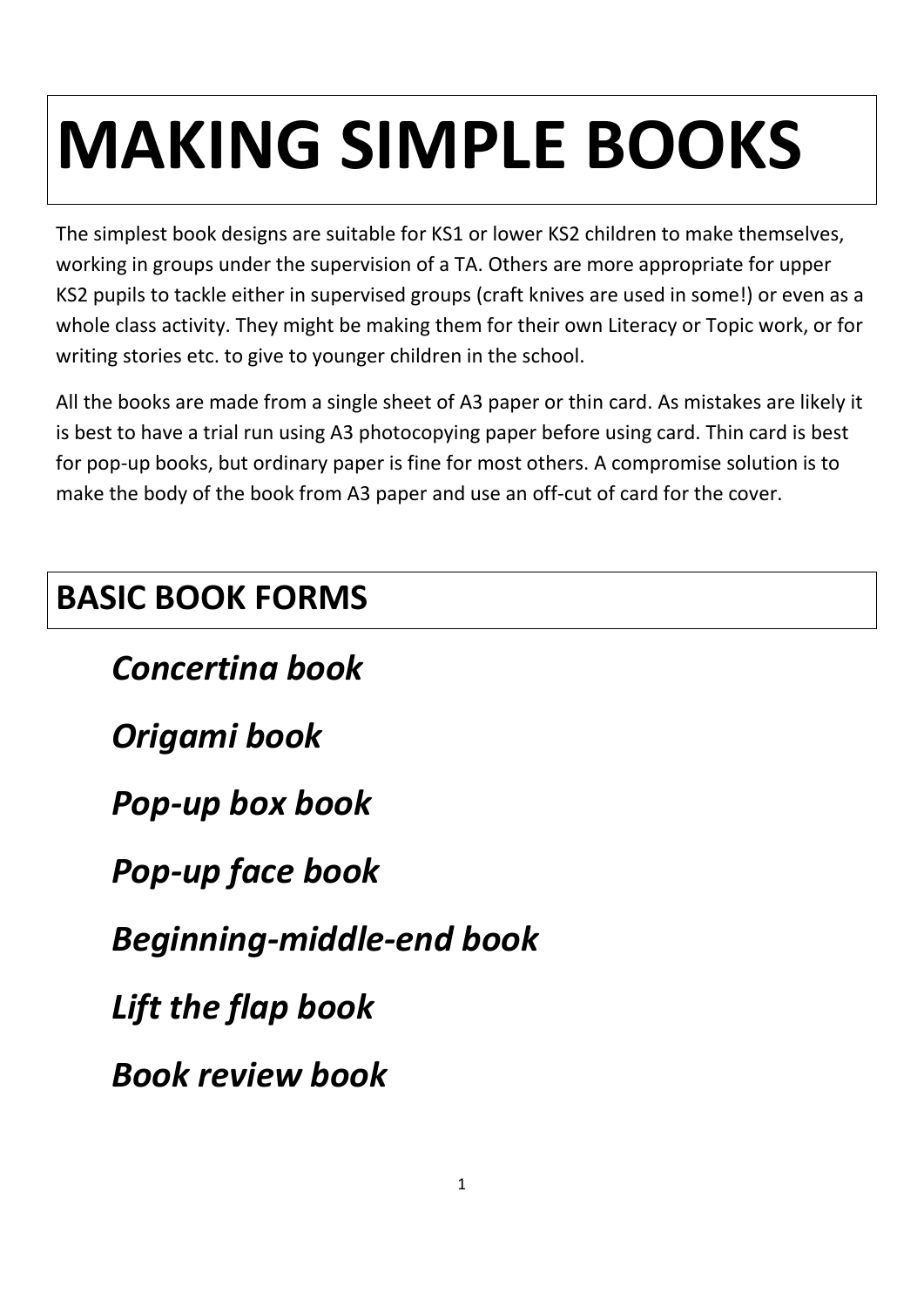#### *Concertina book*

- 1. Take a sheet of A3 paper in landscape position and fold the left edge to the right edge, then open out again.
- 2. Fold the left and right edges to the centre and open out.
- 3. You now have 4 vertical panels.
- 4. Now fold the top edge to the bottom. This effectively doubles the stiffness of the paper and allows it to stand up without flopping. (An age old problem. Or a problem of old age.)
- 5. Fold the 4 panels along the vertical creases in a concertina to make the basic book.
- 6. A thin piece of card can be glued to the front and back to enhance appearance or strengthen the concertina.
- 7. If using thin card, after Stage 3 instead of folding over to strengthen (unnecessary), cut along that fold to give 2 identical strips which can be glued together to make an extended concertina book.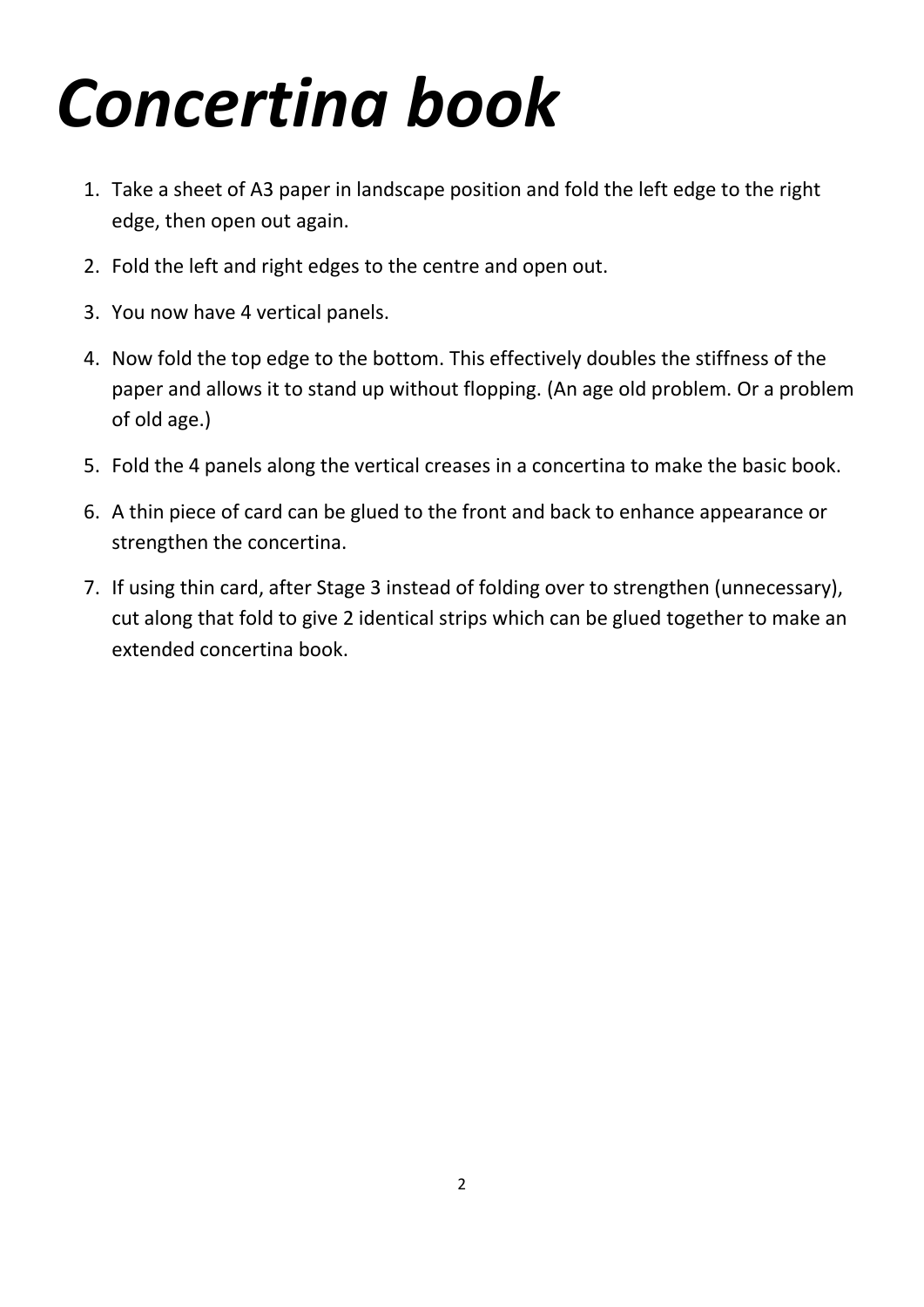## *Origami book*

- 1. Follow the instructions for a concertina book to Stage 4. Unfold the paper to reveal 8 identical rectangular panels.
- 2. Fold the left edge to the right edge. Cut through the centre of the fold along the crease to the next vertical crease.
- 3. Open out the sheet to reveal a slot two panels wide in the centre.
- 4. Fold the top edge to the bottom edge.
- 5. Slightly tricky bit, push the left and right edges towards the centre to form a cuboid. Note: it helps to fold all the creases both ways beforehand.
- 6. Continue pushing the edges to the centre to make a cross.
- 7. Take two adjacent pages and fold them around all the other pages. Crease the spine and edges thoroughly.
- 8. You now have a basic book shape. Again, covers can be glued on if required. Likewise, the pages can be lightly glued together for rigidity and presentation if so desired.
- 9. The origami book is used as the basis for several of the other designs.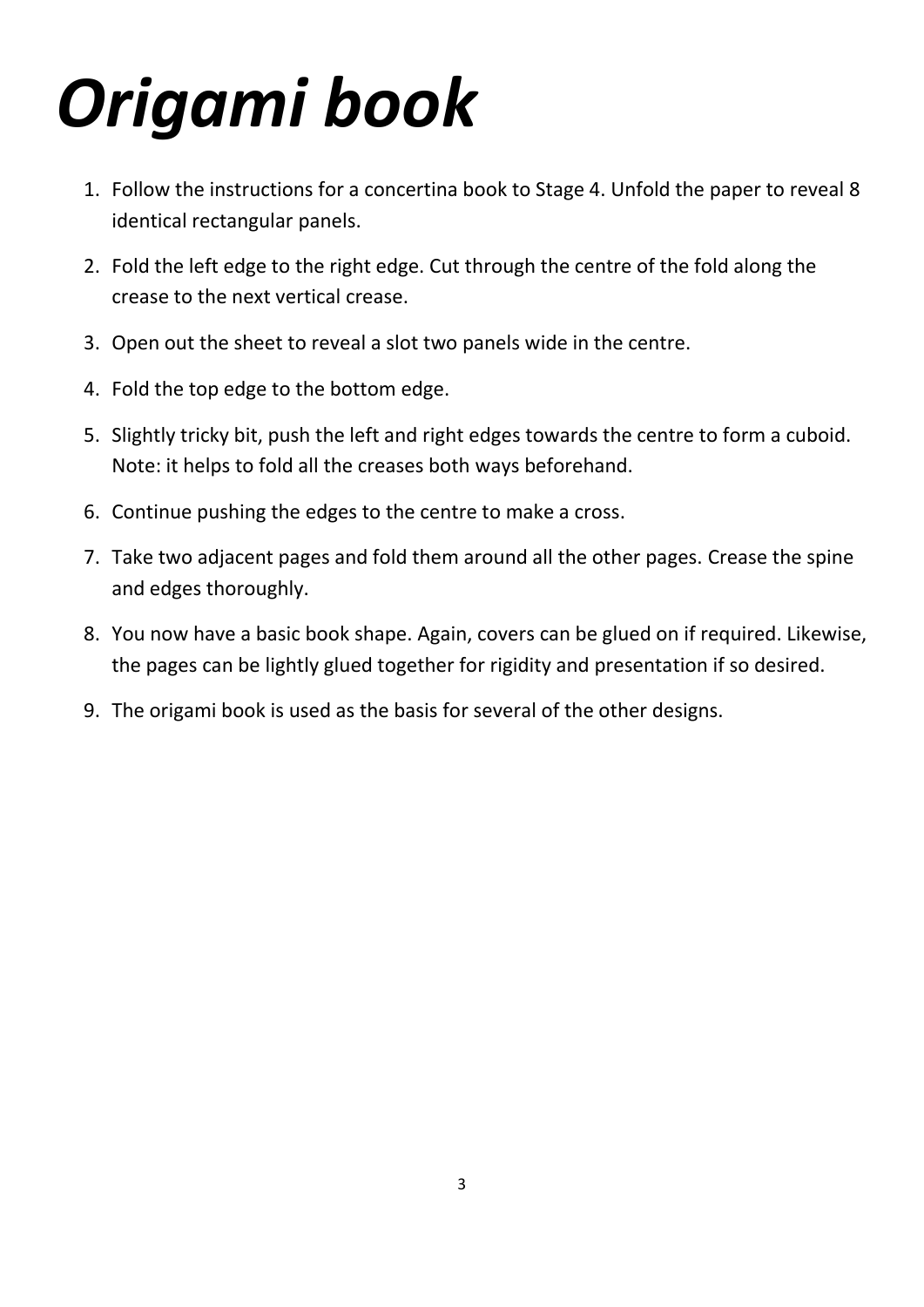#### *Pop-up box book*

*Ideal for bringing simple stories or descriptions alive.*

- 1. Use A3 thin card to make an origami book to Stage 3.
- 2. Fold the left and right edges to the centre. Cut two parallel slits of about 2cm in each of the two left-hand panels, likewise in the lower right-hand panel.
- 3. Fold each middle section upwards to make a flap.
- 4. Unfold the flaps and open out the paper.
- 5. Fold into an origami book, ensuring that all the pop-up sections are on the inside pages.
- 6. Open each spread, pull the pop-up forwards and close the book to set the pop-up in position.
- 7. The pages can now be stuck together if required.
- 8. The 3 pop-up flaps provide a gluing base for any card shapes to be stuck on. This type of pop-up book is best viewed in landscape orientation.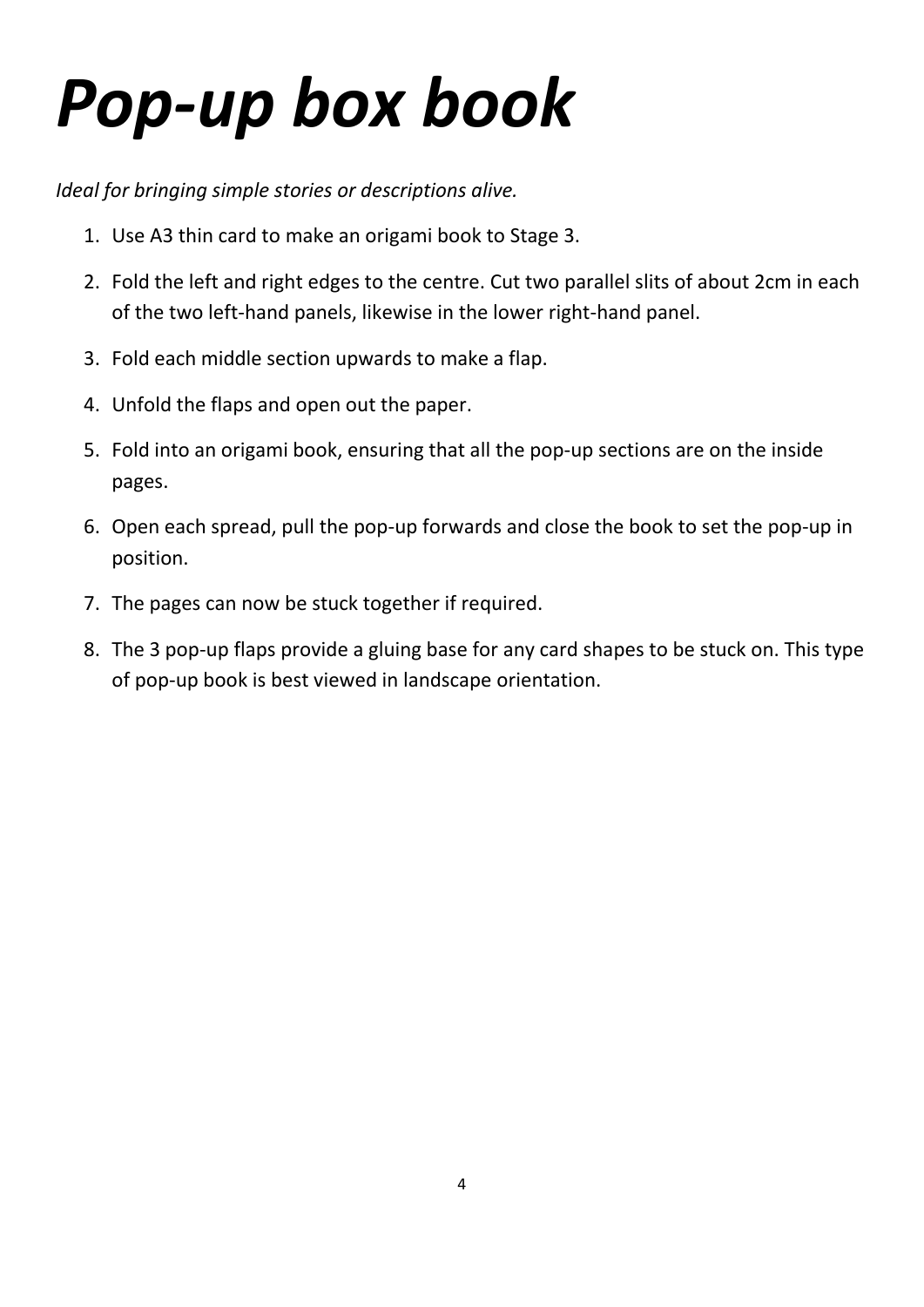### *Pop-up face book*

*Ideal for making monster books or collecting 'This creature says...' type list poems.*

- 1. Use A3 thin card to make an origami book to Stage 3.
- 2. Fold the left and right edges to the centre. Cut a 2cm horizontal slit in the centre of 3 of the 4 panels.
- 3. Fold a large triangular flap up from the slit on the bottom panels, and down on the top panel.
- 4. Fold a smaller triangular flap down from the slit on the bottom panels, and up on the top panel.
- 5. Unfold the flaps, then unfold the paper.
- 6. Fold into an origami book, ensuring that the slit pages are inside.
- 7. Open each page and pull up the larger triangular pop-up flap to make the nose/beak, and the smaller triangular flap to make the mouth/lower lip.
- 8. The pages can be glued together if required.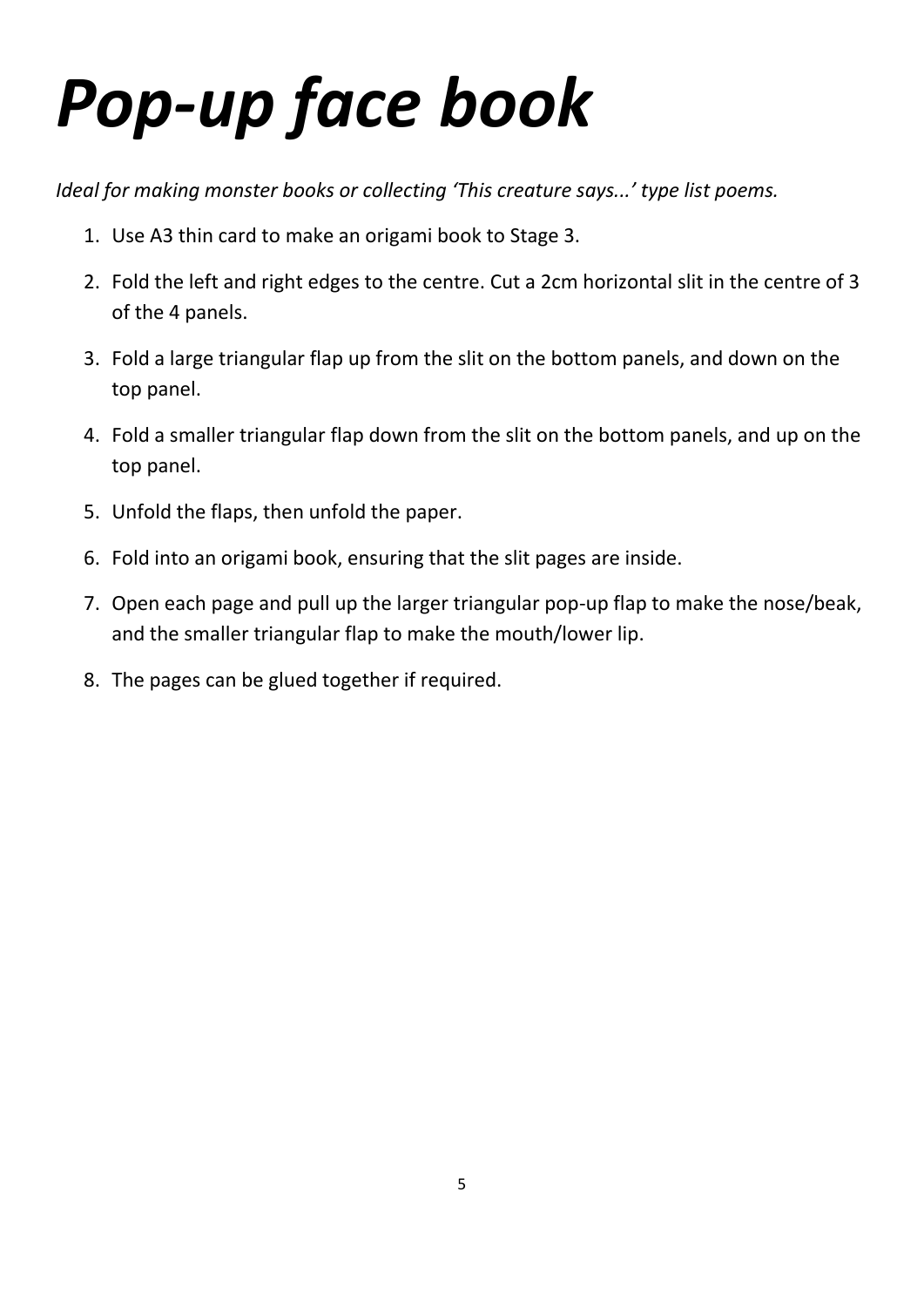# *Beginning-middle-end book*

*Ideal for displaying a simple story or piece of writing in three parts.*

- 1. Cut A3 sheet of thin card in half lengthways to make two identical strips.
- 2. Take one strip of card and fold edge to edge, opening up and edge to middle crease repeated, so the strip is made up of eight concertina panels.
- 3. Fold the second strip of card into 4 equal parts and cut into 4 identical panels.
- 4. You only need 3 panels for this project. Each of the panels will be for the writing. The 4<sup>th</sup> panel can be used for a front cover.
- 5. The beginning of the story is written (or printed and pasted) on panel 1, the middle on panel 2 and the ending on panel 3.
- 6. Each section is then glued to a concertina fold.
- 7. Back and front covers the same size as these panels can be produced and stuck onto the remaining front and back concertina folds.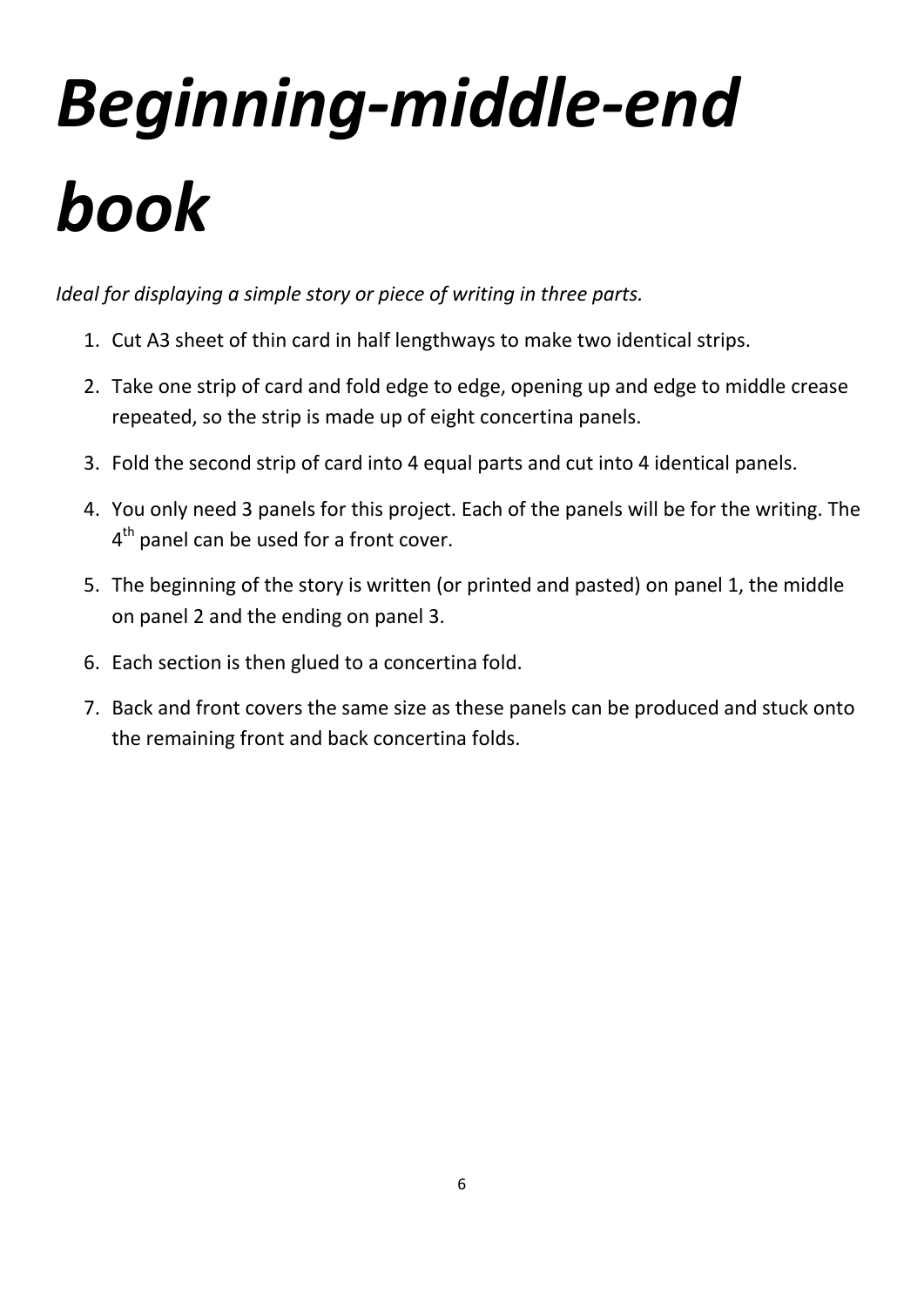## *Lift the flap book*

*Ideal for 'Reveal' descriptive texts or 'Guess the answer' type word games.*

- 1. Fold A3 sheet of thin card into quarters and unfold.
- 2. Now fold in half vertically and use a craft knife to cut a flap through the top of both bottom panels.
- 3. Open up the card and fold the top half behind the bottom half.
- 4. Fold into a card which has two inside pages each with a flap that can be lifted to reveal whatever is hidden behind.
- 5. This can be adapted to have several flaps per page if required, for instance to showcase a selection of riddles.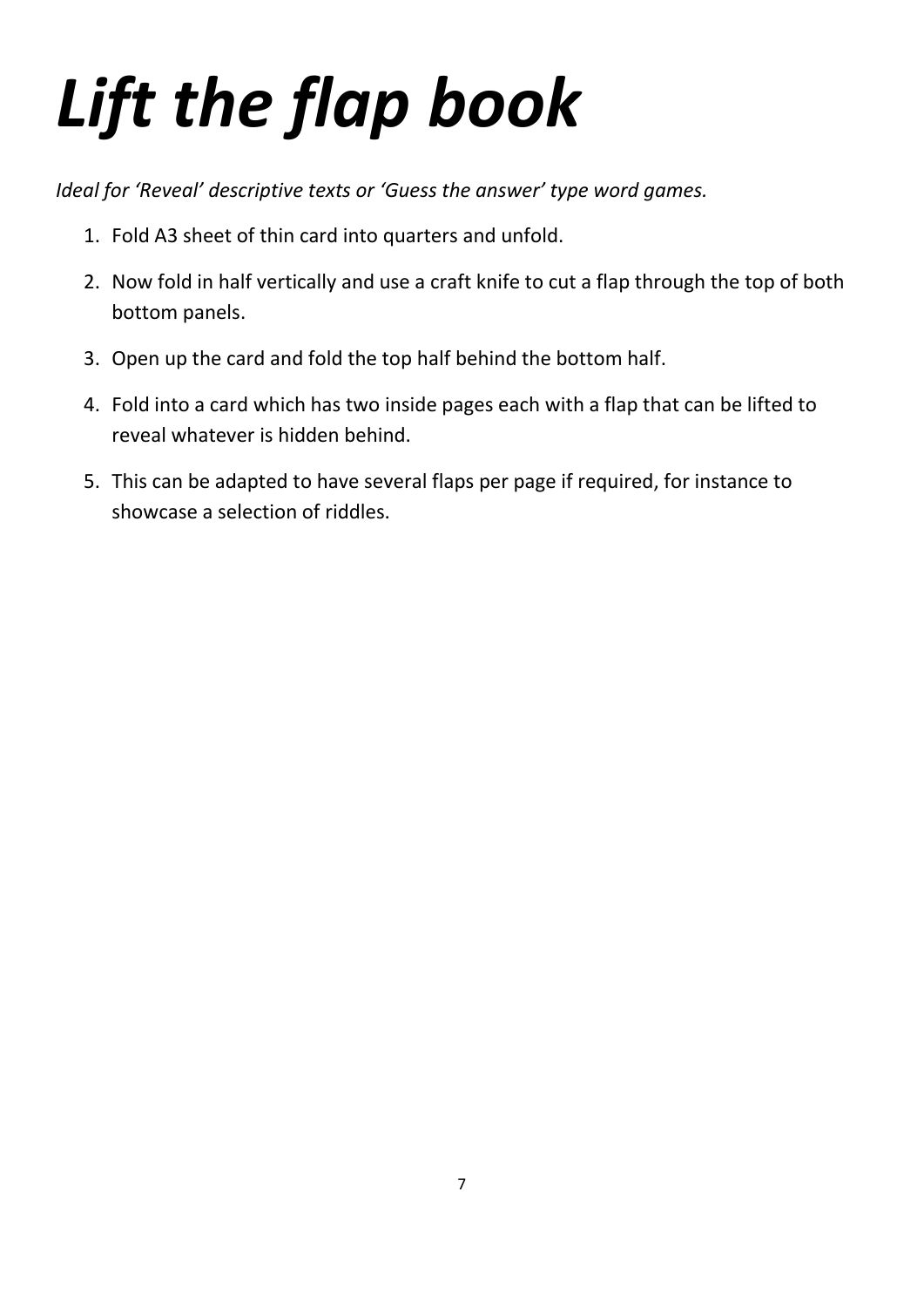#### *Book review book*

*An eye-grabbing way of presenting a book review or blurb.*

- 1. Fold A3 thin card in half widthways and then open up again.
- 2. Use a pencil and ruler to measure then draw a faint line down the centre of the paper lengthways.
- 3. Holding the paper in portrait orientation, use a craft knife to make two parallel cuts in the bottom section, each starting about 5cm in from the left edge to about 2cm past the vertical pencil line.
- 4. Fold the top half of the paper behind the bottom half.
- 5. Slightly tricky bit Crease each side of the cut section against a ruler to get a nice crisp fold.
- 6. Another tricky bit close the book carefully, as you do so, ease the cut section outwards towards the open edge. Smooth down when closed to form the final crease inside the book.
- 7. On opening you'll have a pop-up blank of the book to be reviewed. The title can be written down the spine, the children can either copy the cover design or devise their own version. The review, blurb or comments can be written on the right-hand side.
- 8. Note: For a more professional look, why not download an image of the book's cover from the internet. In this case the measurements for the fold are a bit different.

8 (i) At Stage 3 place the image to be used mainly on the left-hand section but overlapping the centre pencil line by 2cm.

8 (ii) Mark where the top right and bottom right corners of the image lie, then make marks 2cm to the left of where the top left and bottom left corners of the image lie. These marks show where to make the two slits. Basically you're cutting a pop up that is the same height as the chosen image but 2cm wider.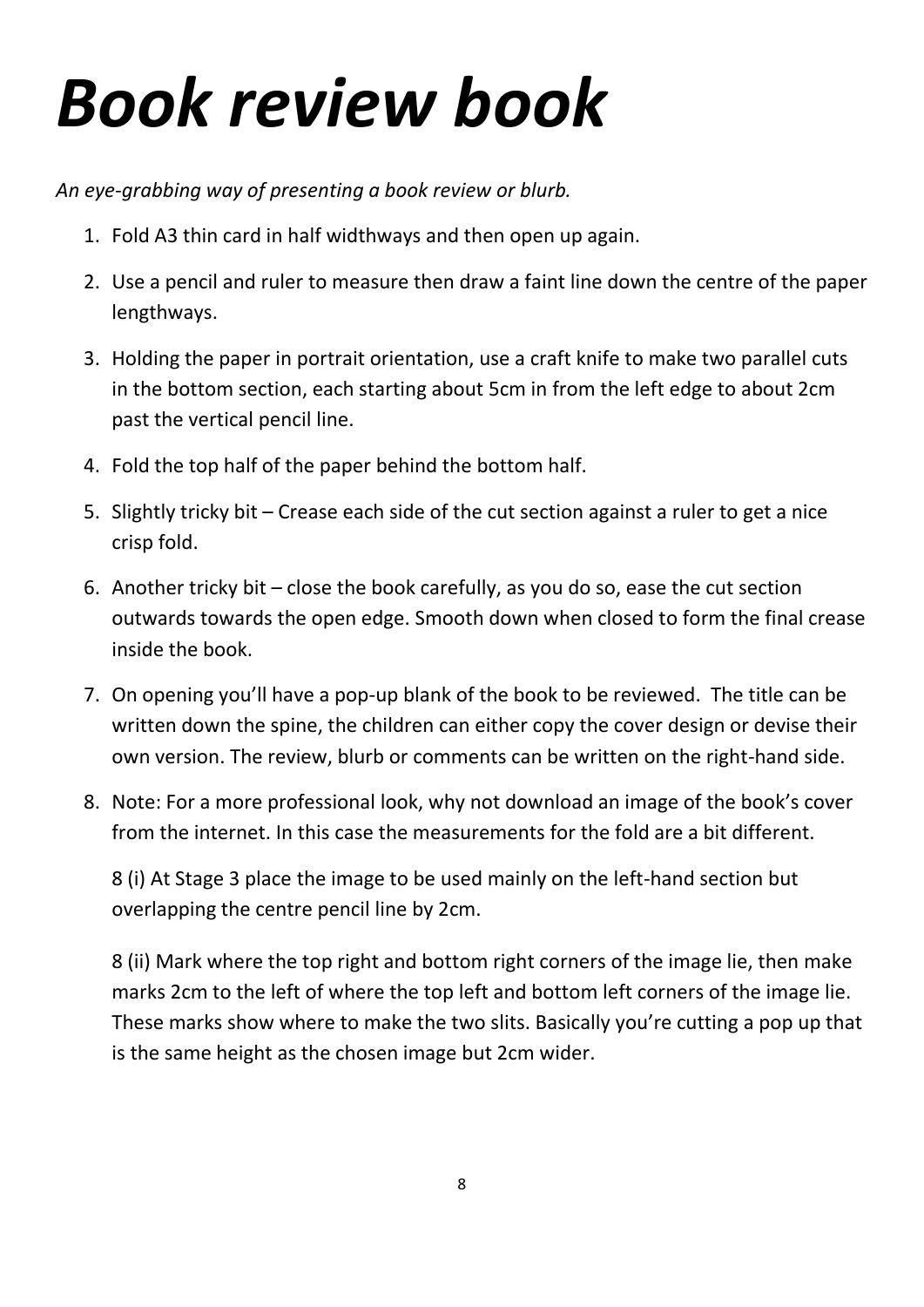*CONCERTINA BOOK*



Ĝ

4.



5.

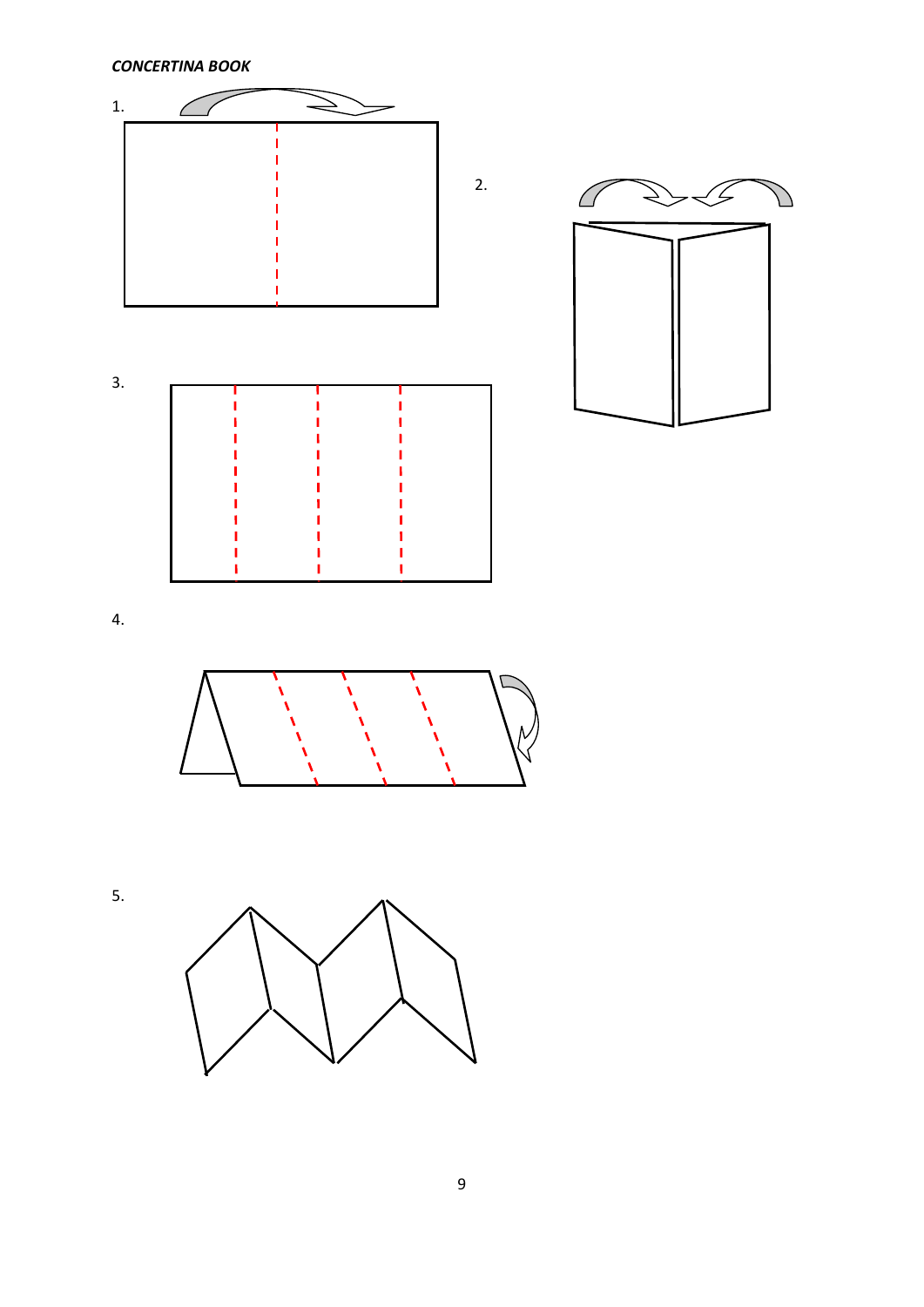*ORIGAMI BOOK*

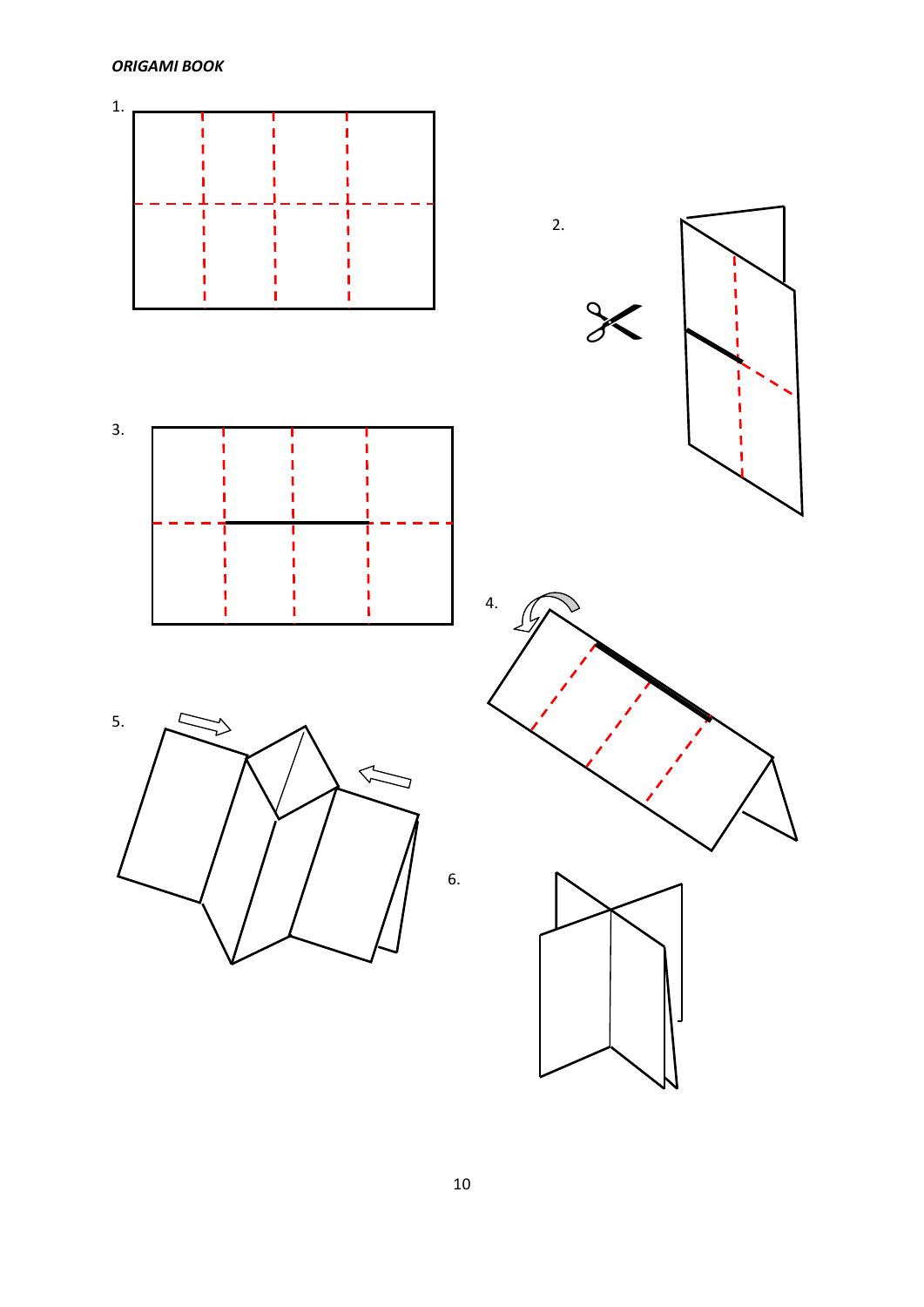*POP-UP BOX BOOK* 

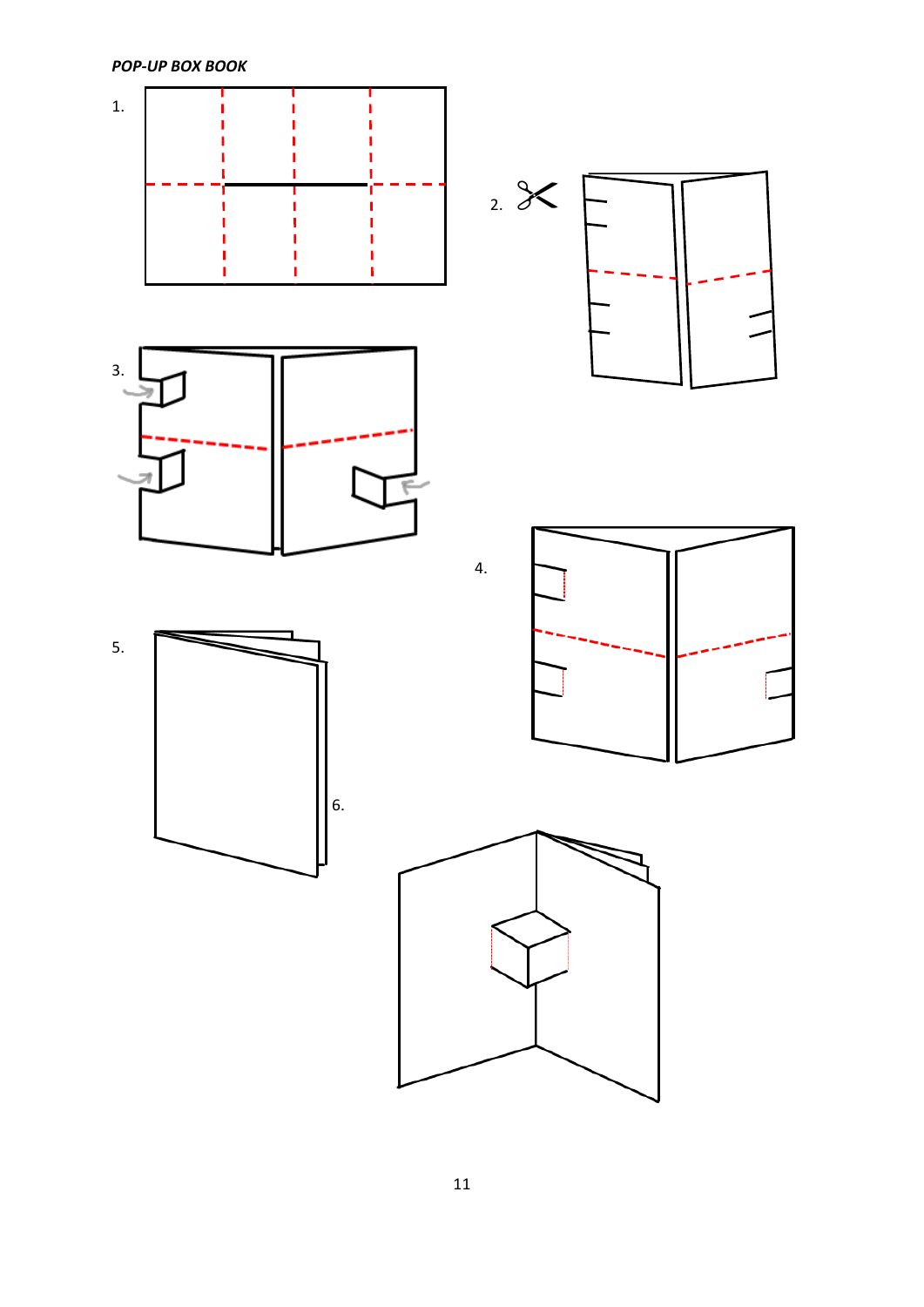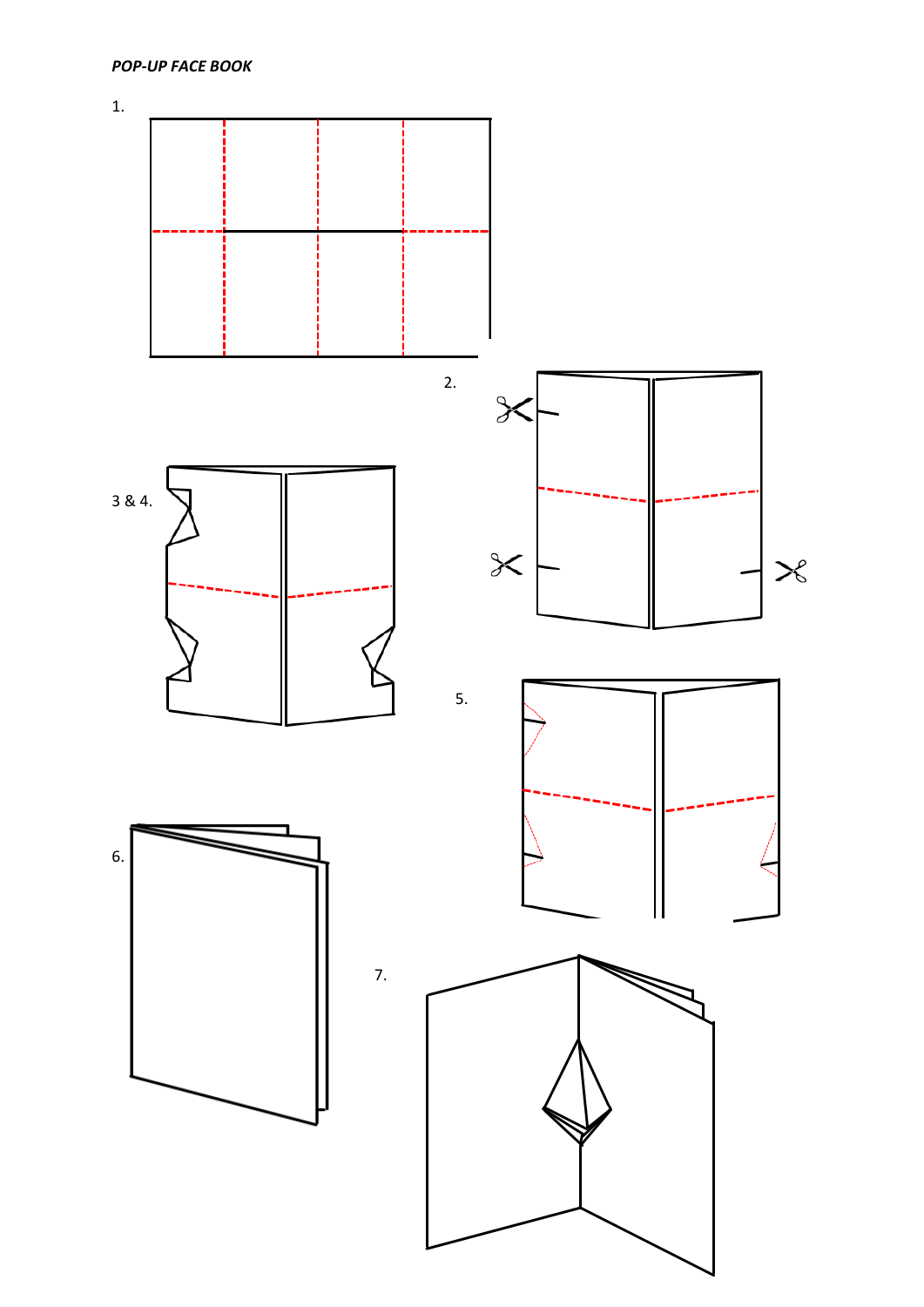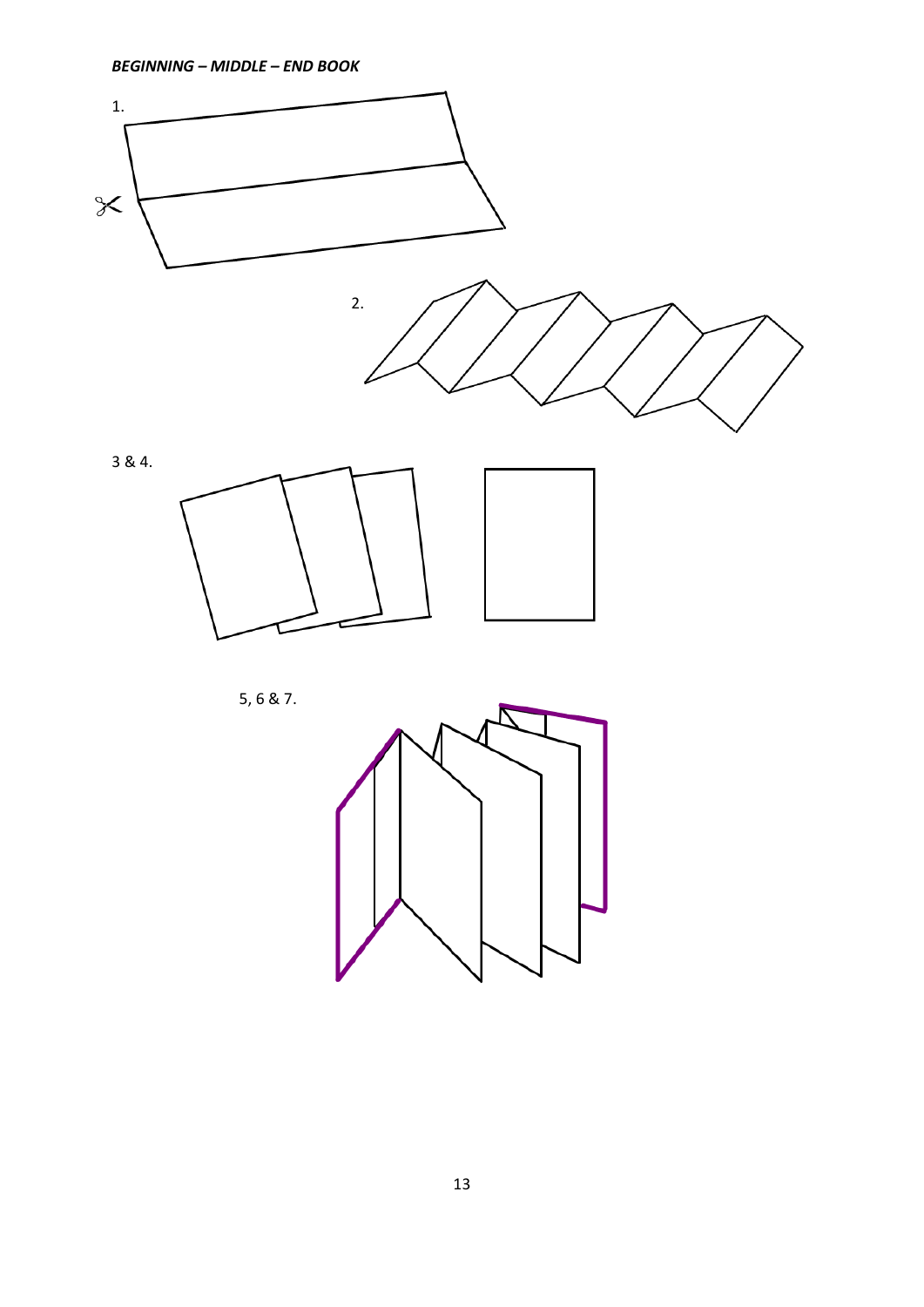